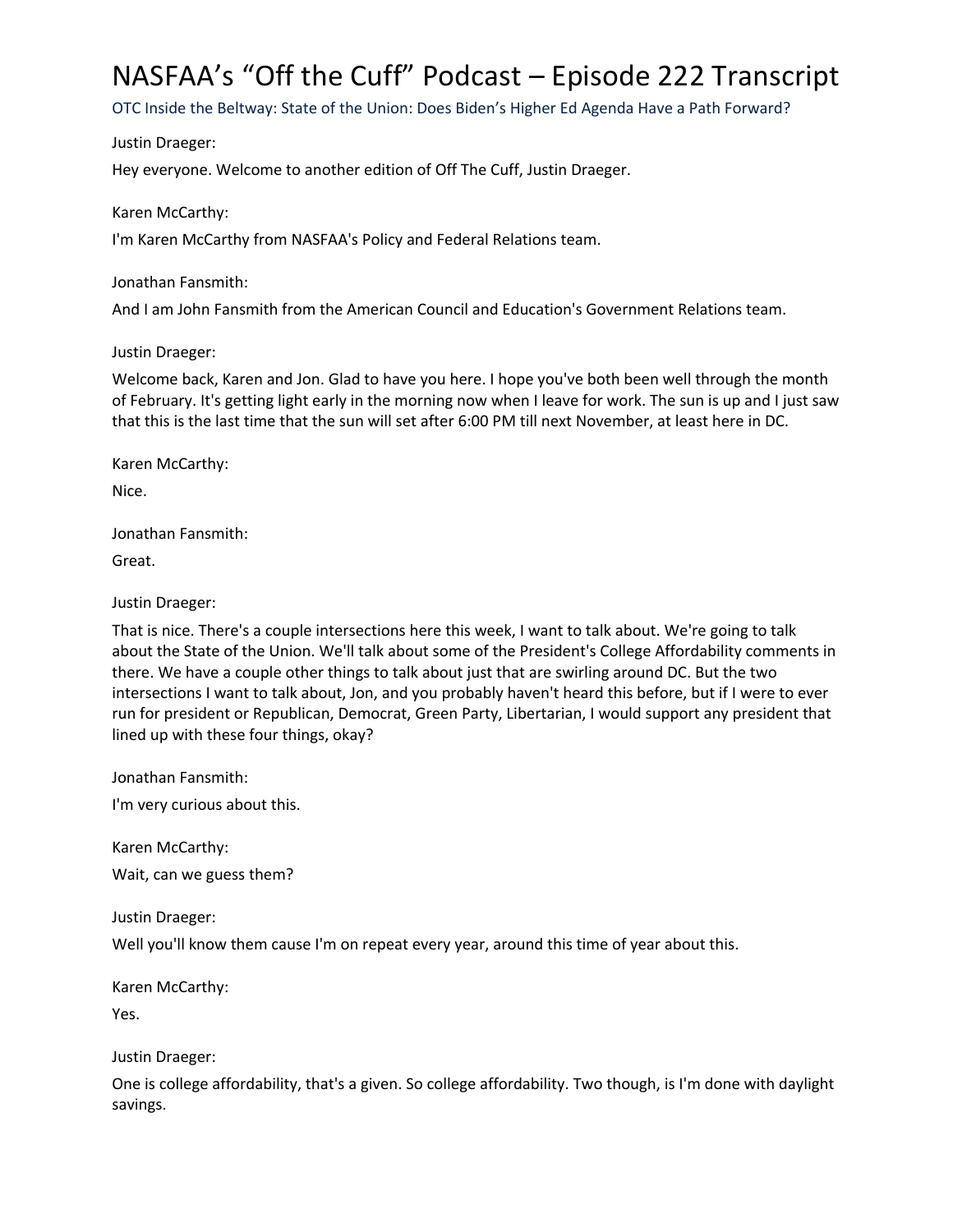Karen McCarthy:

I knew that it could be number two.

## Justin Draeger:

Well, it's coming in two weeks and heart attacks go up. It's not safe to keep changing times like this. It's not safe. So two, is somebody who will change congressional law that allowed just everybody to be on daylight savings all year. That's what I want, no more.

## Karen McCarthy:

I saw there was an article in the Post about this, that there is actual some legitimate movement momentum towards this.

#### Justin Draeger:

Yes. Well, more and more states are signing up. So Jon, where is ACE on this?

## Jonathan Fansmith:

We are strongly, strongly pro daylight savings time.

## Justin Draeger:

All right. Here's the third thing I want from my presidential nominee, no applause during the State of the Union. I don't want a single... They can applause at the beginning and there can be an applause at the end but I'm tired of taking a 30 minute speech and dragging it on for 90 minutes because there's a round of applause after every stanza.

Jonathan Fansmith:

You guys, the President doesn't support that right.

Karen McCarthy:

I support that one.

#### Justin Draeger:

If the president could just say at the beginning, "I would like you to hold all applause until the end. This is a very..." The first European land war in 80 years, he could've just said out the gate. "This is a very somber occasion. No applause, please." And then, the speech could have been 40 minutes.

#### Jonathan Fansmith:

Could he also have asked not to be heckled during the speech? Well, generally certain expectations of your audience in that setting haven't been met.

#### Justin Draeger:

I would ask you not to be. Yeah, no heckling, no clapping. That's sort of a compromise to both sides. Then four, maybe like campaign finance reform.

Karen McCarthy: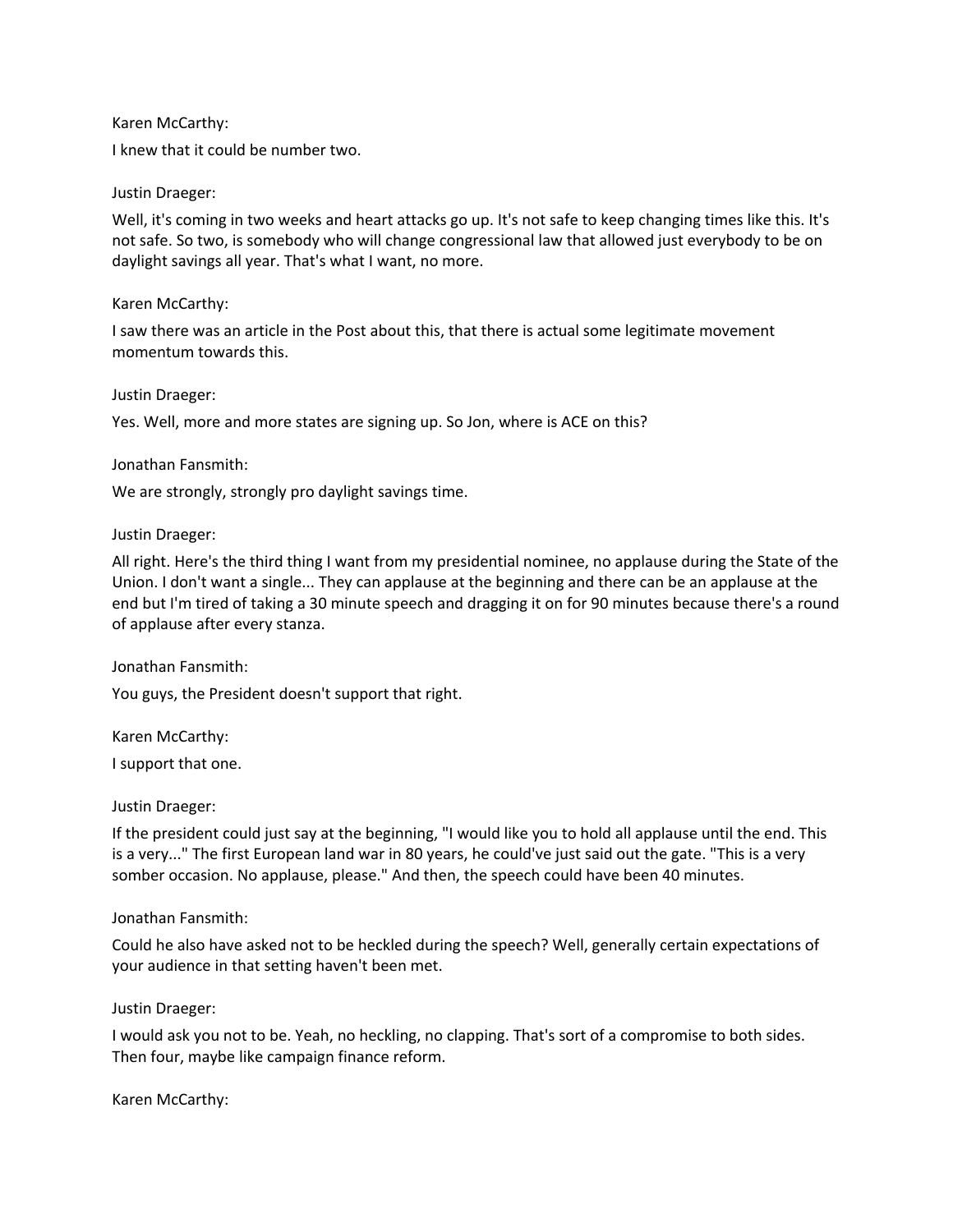Oh. I thought it was going to be like ties in the workplace.

Jonathan Fansmith:

Oh yeah.

Karen McCarthy: Men wearing ties in the workplace. Yes.

## Justin Draeger:

I don't think that we can look to our Congress to fix that issue. Karen, be realistic. Yeah. Let's stick to the applause and the daylight savings side.

## Jonathan Fansmith:

I like the way you presented that there, Justin, let me just say, because you bookend ed your two sort of ludicrous positions with college affordability and campaign finances reform. So it's a nice arc of-

## Justin Draeger:

Well, yeah. You're in go relations? It's all in the packaging-

Jonathan Fansmith:

Presentation.

# Justin Draeger:

You slip in the two crazy things in between the two, but those are the things you really want. Anyway, state of the union, Jon, Karen, did you guys watch?

#### Jonathan Fansmith:

I watched parts of it. I'd already seen the text that concerned the higher ed piece. So there wasn't a lot to drama in that regard. I don't love watching live State of the Union speeches for all the reasons you just talked about, actually. The extended applause breaks, the sort of obvious partisanship, the fact that it's messaging, there's very rarely substantive aspects to it. So I checked in, saw how it was going and dropped back out.

Karen McCarthy: Same. Same here.

#### Justin Draeger:

So I watched the first 20 minutes and then like you, John, it's like, whoever's got the beat on the text as soon as it's posted online, can you just paste that into our slack channel and we'll just rip through the text. Then you listen to see if he deviates from the texts at all. But then I listened to the rest as I was getting ready for bed. Here's a couple ways you can gauge the success and impact, and then we'll get into the higher ed stuff that was in there. One way is maybe by viewers, and I was looking, there were just over 38 million viewers and that included streaming services for this. Here is the interesting thing to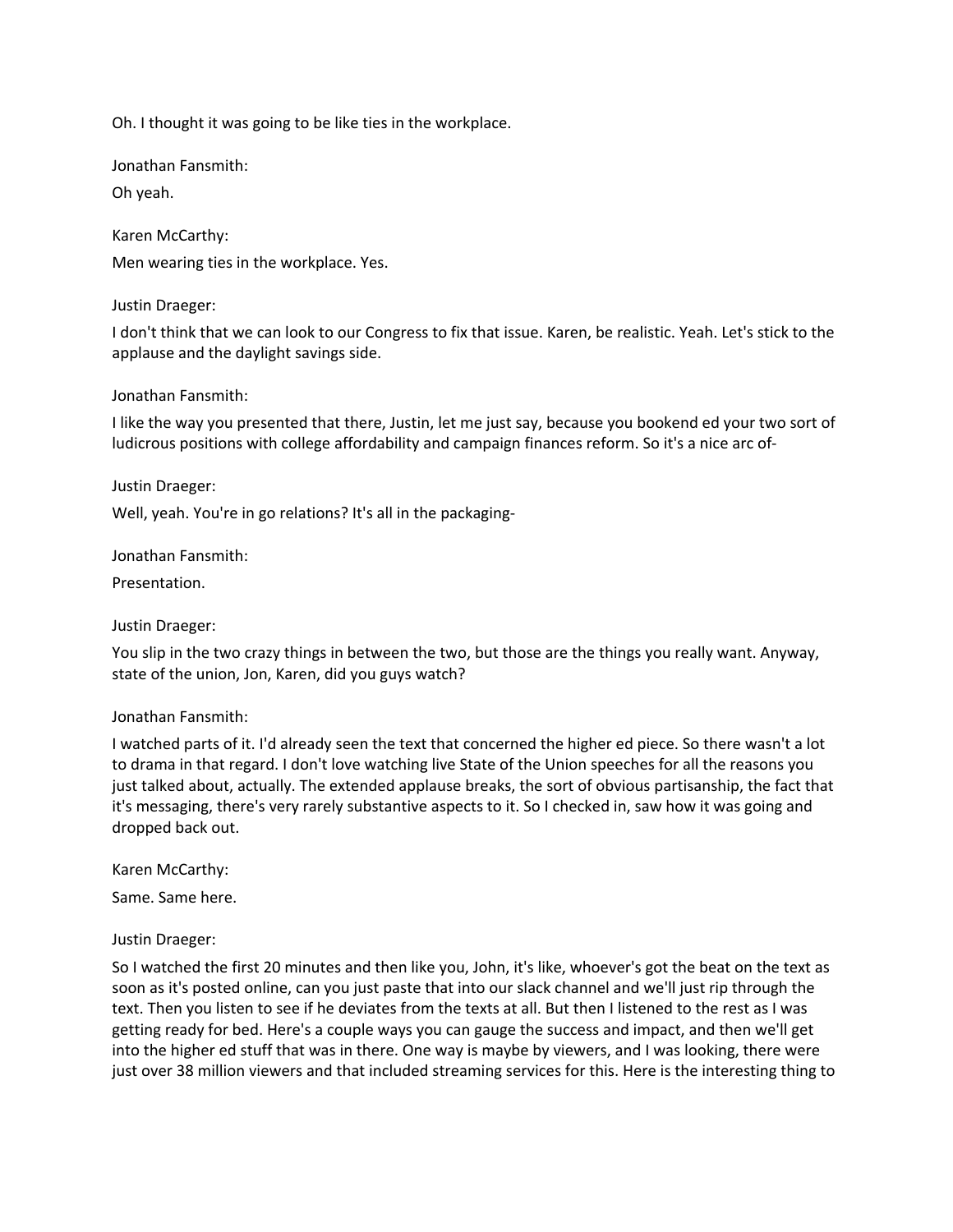me about this, and I've never looked at this breakdown before, but the largest viewership by channel, what do you think it was? Which channel had the largest viewership of the State of the Union?

Jonathan Fansmith:

CBS.

Justin Draeger:

Just because network-

Jonathan Fansmith:

I'm guessing network TV, bigger reach.

Justin Draeger: Yeah, Yeah. What about you Karen? Second leading.

Jonathan Fansmith:

I know, I know. Fox.

## Justin Draeger:

It was Fox. Fox news had the largest, 7.2 million out of the 38 million viewers. I don't know what to make of that, except that maybe it's a harbinger of enthusiasm of the opposition party and because all the commentary... Well, it's hard to say because a lot of times they'll bring on their real news folks and then after the State of the Union, they bring on all the partisans. Fox news had the largest, which by viewership then I guess would be more conservative leaning folks watching the State of the Union. Although, maybe progressives are spread out amongst many channels. I don't know. The other way is by the number of meme worthy things that happen at the State of the Union. So thinking of like Chuck Schumer jumping out of his seat alone...

#### Jonathan Fansmith:

Beginning to clap and then sitting back down. That was a very awkward moment for anyone. Yeah.

#### Justin Draeger:

It's one of the things you watch and you feel awkward for them. I'm covering my eyes because it's-

# Jonathan Fansmith:

It was a very like junior high school moment. I'm pretty sure there was a time at some assembly where I jumped out on my seat and looked around and saw nobody else was standing and it's like, "Clap, no? We're not doing that. Okay. All right." I back down.

#### Justin Draeger:

Well it's very confusing given how often they clap, but he mentioned, I think the American rescue plan. Oh, he was mentioning how ineffective the tax breaks were during the Trump administration and how much better the Biden, I think ARP and infrastructure plan was, and he just jumped up, but he was all alone. Nobody jumped up with him.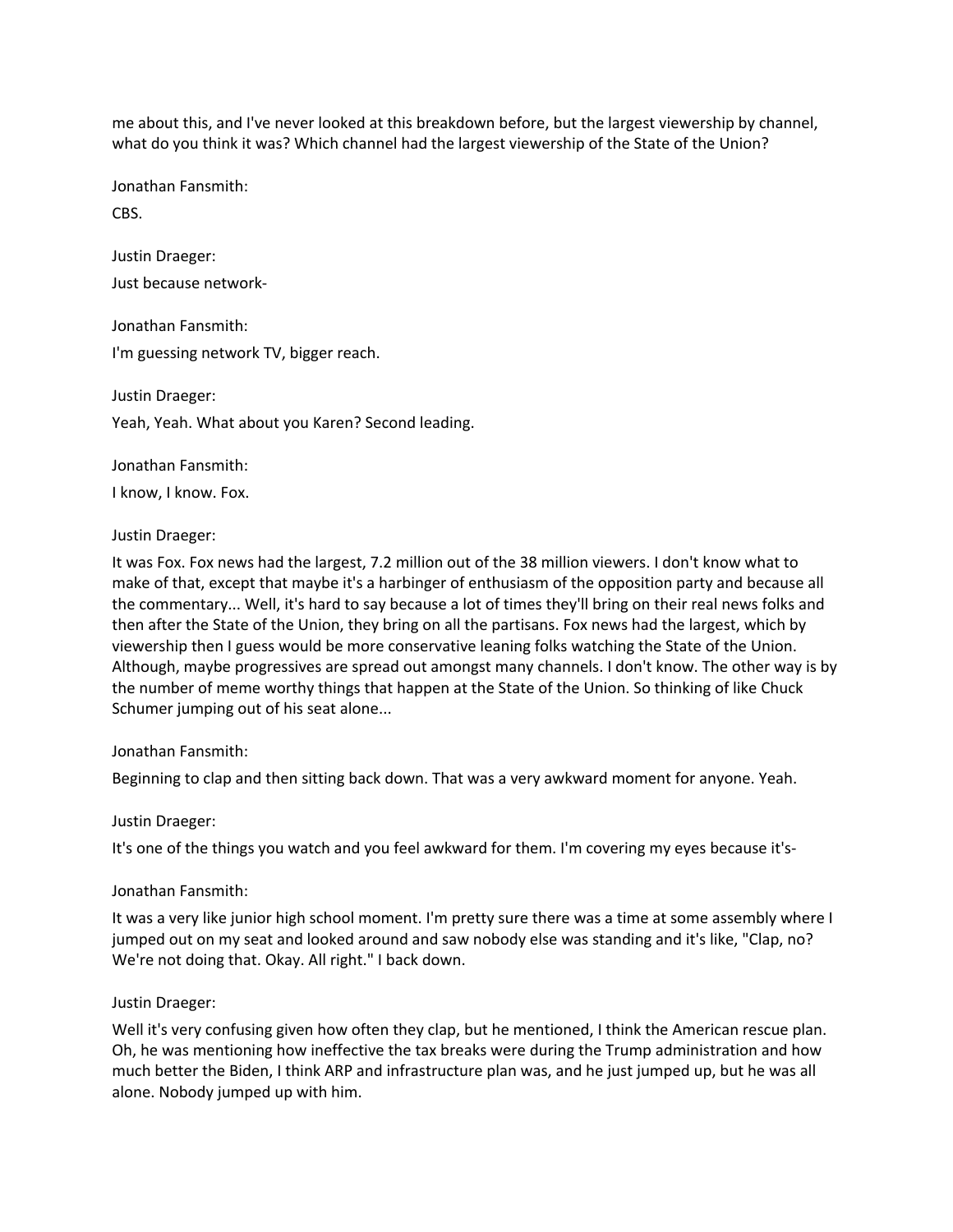# Justin Draeger:

Of course, Justice Breyer, who was, I think sincerely taken aback by the positive comments about him, which both of those will be good memes. I bring that up only because the rumor mill, like was he pushed into retirements? So they could get another... Are there any hard feelings there? But it didn't seem so. Let's go to the higher ed stuff. The president talked a little bit about higher education. Let's listen to a clip of what the president said.

# Joe Biden:

We're also going to cut costs to keep the economy going strong and giving workers a fair shot, provide more training and apprenticeships, hire them based on skills, not just their degrees. Let's pass the Paycheck Fairness Act and paid leave. Raise the minimum wage to \$15 an hour and extend the child tax credit. So no one has to raise the family in poverty. Let's increase Pell Grants increase our historic support for HBCUs and invest in what Jill, our first lady who teaches full time calls America's best kept secret community colleges.

# Justin Draeger:

All right, so Jon, he mentioned the Pell Grant program economic viability here. Where do you put all of this? How much stock do you put in the president State of the Union address and mentioning college affordability?

# Jonathan Fansmith:

It's messaging, right? To State of the Union address is a key messaging vehicle for the administration. If you look at the transcript of the speech, there's a lot of specific things he called out. He's hitting the highlights, but I think that's actually important when you look at our world, what were the highlights to this administration? Where did they want to put the emphasis? They didn't talk about free community college. He did talk about community colleges, but they didn't raise the idea of free community colleges. Talked about investing in community colleges. What he focused on was Pell Grants and HBCUs, TCUs, minority serving institutions. A lot of the proposal language, the stuff they circulated around the speech on the... Sort of fleshed out what he would say, looked a lot like what was in the American Families Plan that the administration issued last year, at least \$2,000 to Pell tracks pretty closely with... It was like an \$1,850 request that was in that.

# Jonathan Fansmith:

So it's not like any of this is new, but what's important about it was those two things were the two things they are saying, look, this is where we want to put our markers down. And we're in the process hopefully of resolving FY 22 appropriations moving into FY 23 appropriations, the president's budget request is going to come out next couple weeks, likely, this is the way... What does that mean? These are the things you're going to see front and center in higher ed for that. I think, considering how much time intention we give to both those issues, that was really positive.

# Justin Draeger:

I would assume, this doesn't really change hearts and minds. The president's State of the Union address, his party will be for it. Conservative members might be opposed to it or have concerns about it. The fact that there's this limited real estate the president has in the State of the Union, higher ed makes it in. He's talking specifically about supporting minority serving institutions and the Pell Grant. You'd say that's meaningful.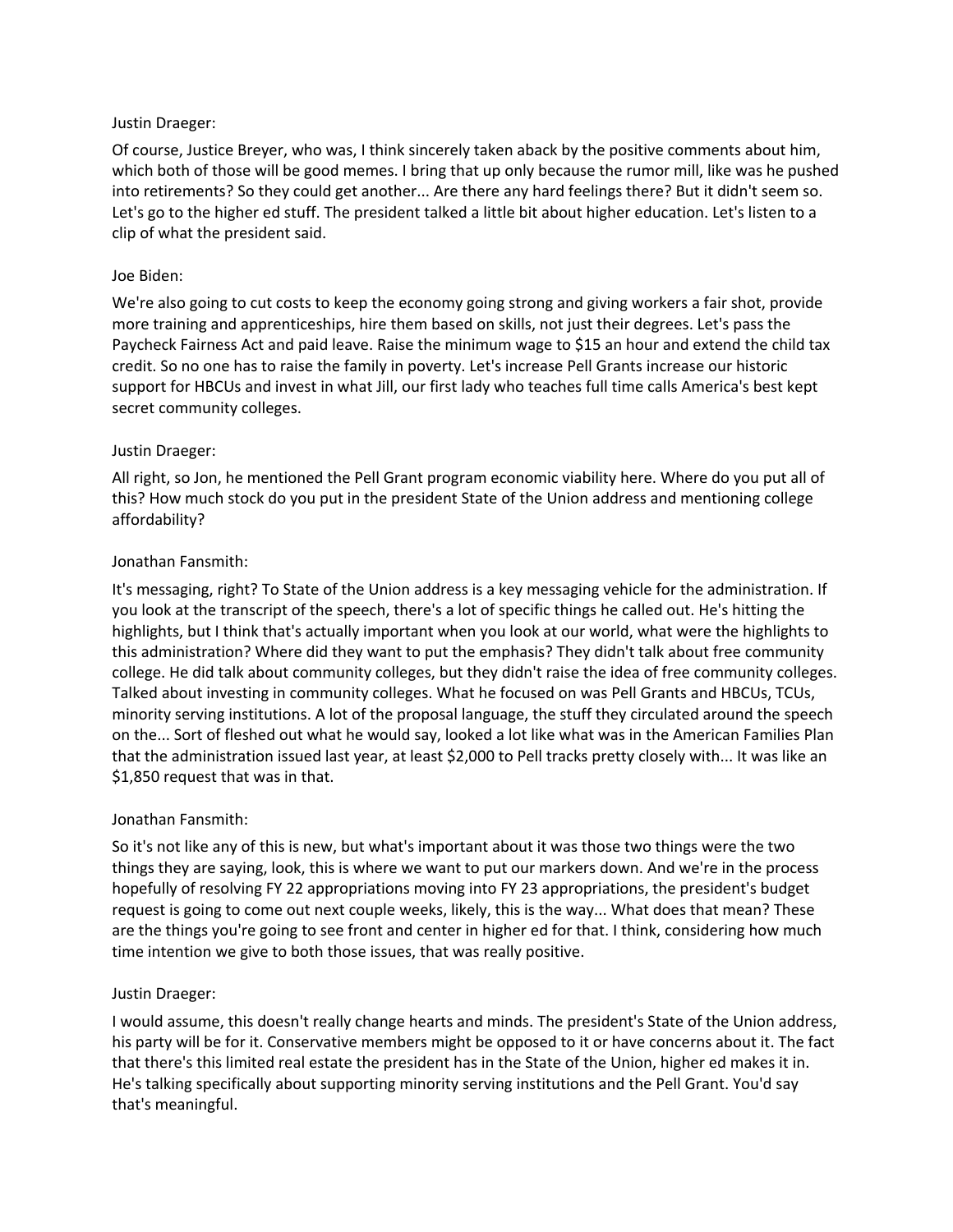## Jonathan Fansmith:

Yeah. Definitely, it's meaningful. I think he could emphasize whatever he chose to emphasize, including not speaking about higher education at all, but this is an administration cares a lot about higher education. The fact that those were the two items... And remember, Build Back Better had completion grants had originally free community college. There are a range of other proposals this administration has asked for, some of them far more substantive in terms of funding than some of these other things. The fact that they're saying these are the two that raise to the level of being mentioned in the State of Union, it does, it's telling about what their priorities will be as we head into this next year.

# Justin Draeger:

We're in this overlapping weird period. So the president proposed increasing Pell Grants, Politico before the State of the Union had mentioned that he might talk about a certain amount, several thousand dollars increase to the Pell Grant program. He certainly talked about that in the past. How does any of this actually happen when we haven't even finished 22-23? The president's now going to release, I assume in the next few weeks, his budget proposal for 23-24. This is starting to become an entangled mess. So help us untangle this.

# Jonathan Fansmith:

I don't know if I can help you untangle it. How does this happen? The first question is, does it happen? And I think that's the biggest question. I'm using at least \$2,000, that was what was in the materials the White House distributed or around the State of the Union. So president didn't mention that, but that's what their proposal is, what they're talking about. How you get there? That's a lot of money. So it's probably not going to come through appropriations, the sort of annual funding of federal programs, because that's going to take a whole lot of money out of a whole lot of other program areas, including NIH and things that have strong bipartisan support. It really has to come through some other method.

# Jonathan Fansmith:

This brings us back to Build Back Better. Build Back Better, a reconciliation bill simply required democratic majorities in both chambers. That was the pathway to spend money because Republicans don't want to spend anymore money. So can you do it? You can, there's that path, but it has to be... It's not going to be bipartisan, they're running out of time in an election year to do something.

# Jonathan Fansmith:

Build Back Better, I don't know if people saw, but Senator Manchin spoke this week about what would be acceptable to him in a reconciliation bill. What he said was essentially use half of it for deficit reduction and to reduce inflation, use the other half for things, particularly, around climate, but make sure the entire thing is fully paid for if not more than offset. If that's what he will agree to, that's a really narrow pathway forward and it doesn't include 30 or 40 or 50 billion per Pell and six or 10 billion dollars for minority serving institutions. It's just really hard to see how the administration gets their requests put forward. Even if both those Pell and supporting minority serving institutions are pretty bipartisan popular in Congress, it's just the amount of money you take in the avenues to take it are very limited. The likelihood of them actually getting it, I'd say pretty nominal.

# Justin Draeger:

Senator Manchin hopes springs eternal that he can get some Republicans peeled off to support a reconciliation bill. I'm not sure I see Republicans supporting any reconciliation bill. Then when you're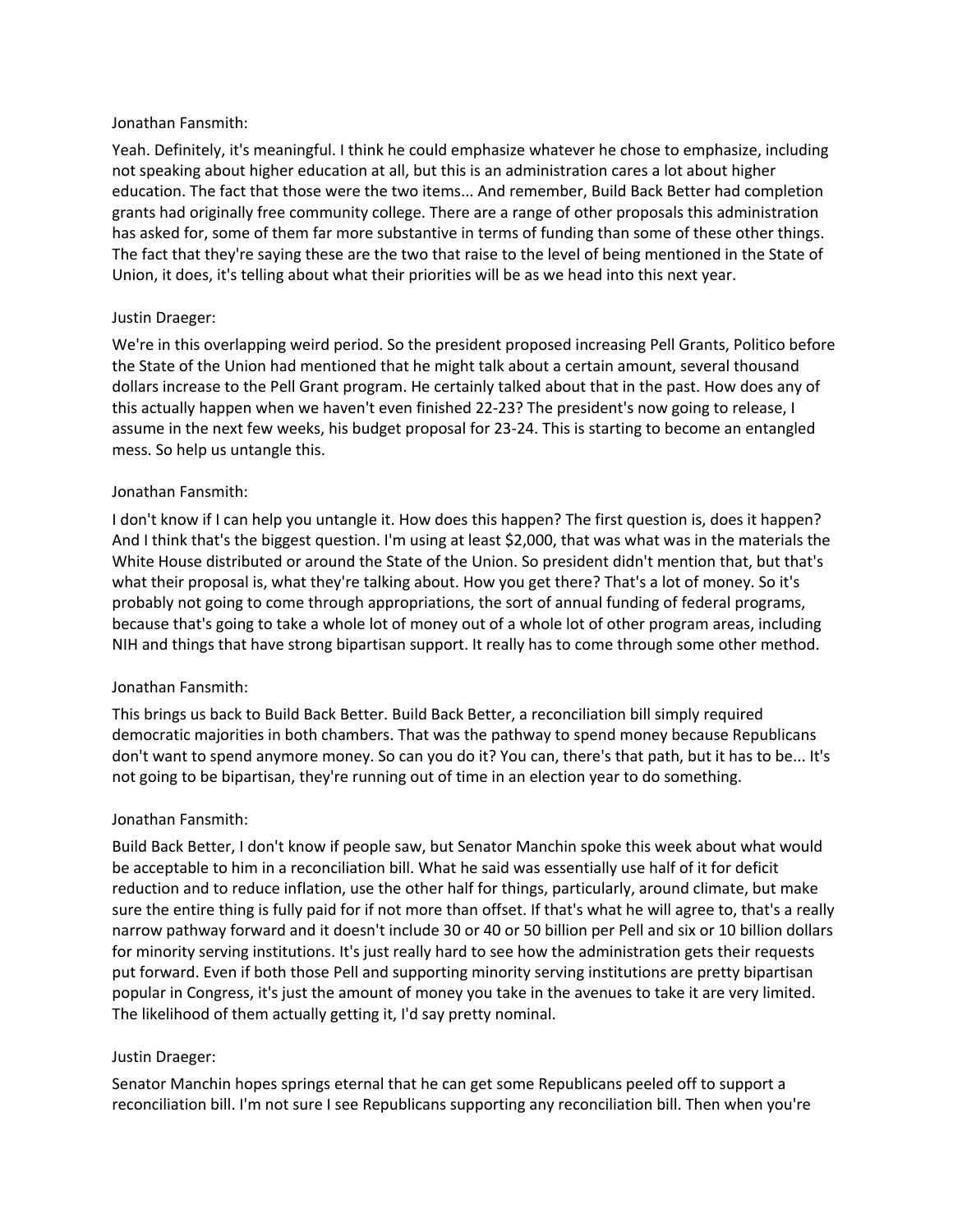talking about deficit reduction, I'm not sure you get any progressive members of the democratic party to support the bill. It almost seems dead on arrival. Meanwhile, Congress is like leaving town today, they're flying out. The government's funded for what another week or two-

Jonathan Fansmith:

Next Friday. Yeah.

### Justin Draeger:

What do we see? Okay. So another week. What do we have, another continuing resolution?

## Jonathan Fansmith:

I love this because you get the... This is in Washington also say remarkable, the ability of the appropriators in leadership to keep a lot of this process secret is really unprecedented, at least in my time here. The fact that we don't know numbers at this stage, where they've apparently reached agreement on the top lines. You see these very vague reports about somebody will say, "Well, the defense budget's going to be better than we expected," or something like that, but you don't see the numbers and you always see the numbers. People leak, people love leaking. The report today is that they think they will hit their target, which is have legislative text available over the weekend with a house vote on Tuesday, which gets it to the Senate with time to pass it before the deadline expires.

## Jonathan Fansmith:

That said, all the rumors and the things unspoken in the four corners of the appropriations committee's statements is, there's still some policy things that we haven't quite worked out. In a normal Congress you could say, "Well, you can lose two or three people on the policy votes." People come to you and tell you, "I can't support it if it includes X or I can't support it, unless it doesn't include X." They don't really have those margins. So have to be sure that everybody's on board or at least managed to a degree that they can get the vote through. It will be a tough vote for a lot of Republicans, particularly in the Senate heading into an election because it spends a lot of money they're going to increase both levels. Normally you could point to say, "Well, I strengthened our national defense," but there's going to be a big non defense bump too. That as Republicans are going in on fiscal conservatism for the election cycle, spending big isn't necessarily the message you want to carry back home.

# Justin Draeger:

Yeah. As more and more redistricting happens, it shores up the incumbents, which are already like at 90% success rates, Republicans are more concerned about primaries than they are general elections anymore. If somebody comes in from your right and says, this guy's spend thrift doesn't bode well for your chances in the primary, especially since President Trump and the establishment are still sort of in a shadow war during this next primary. So Jon, does this appropriations, I got to ask, if it goes as planned do we know if there's an increase to the Pell Grant program? Is it the \$400 we've been talking about?

# Jonathan Fansmith:

We don't know. I just said, surprisingly few leaks in this process, but both the house and the Senate bills, similarly, the Senate bill was the democratic bill was not a bipartisan bill, had a \$400 increase. I would expect, we'd see that maybe even a little bit more. Justin and Karen, you guys know this very well, but some of the intricacies of the budget processes they can and often have in the last few years paid for increases to Pell without actually spending any more money. It's way too complicated to go into how the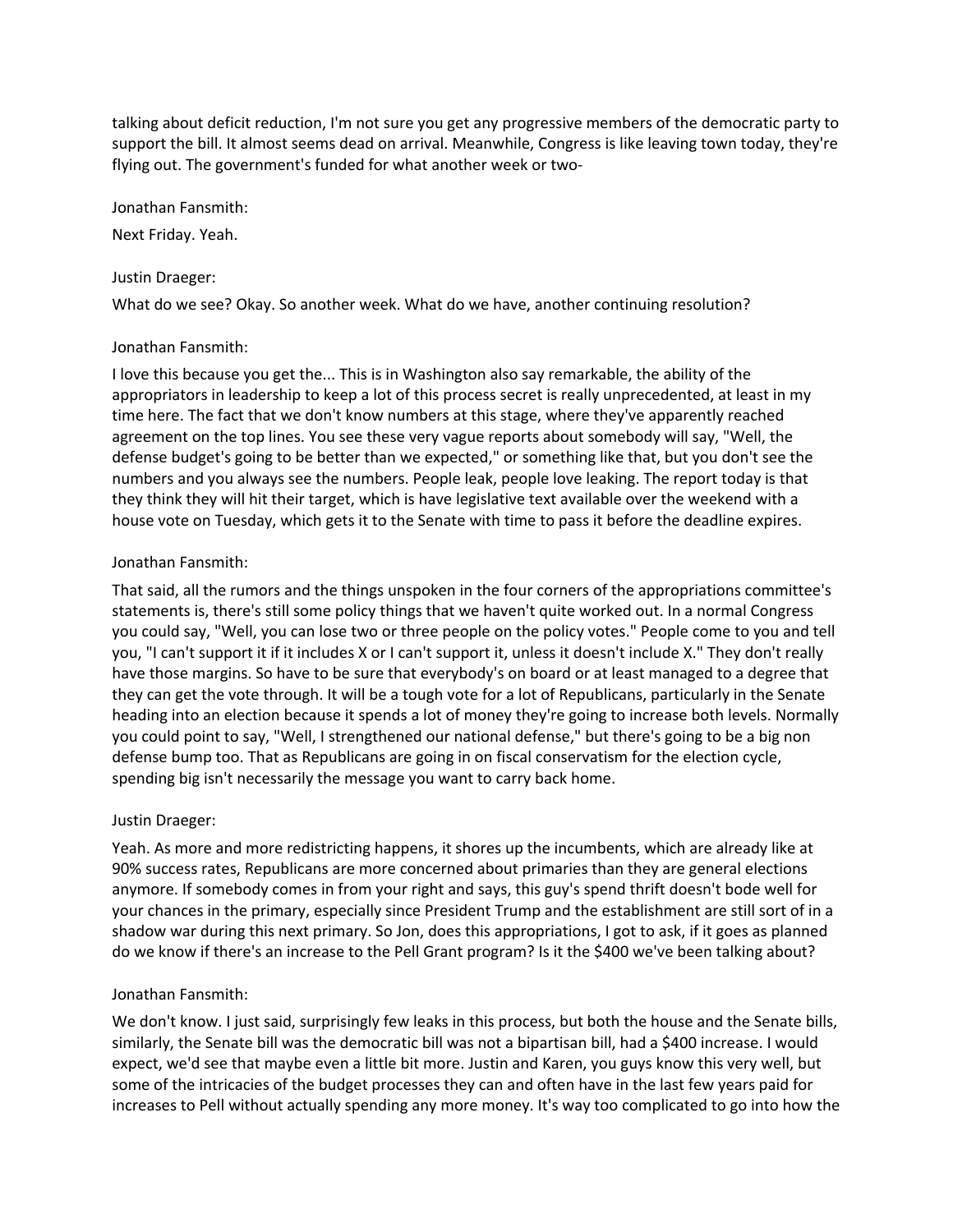federal budgeting process works in that regard. Every year, so long as Pell costs aren't skyrocketing, actually have a little bit of leeway to make increases without having to commit actual dollars to it.

# Jonathan Fansmith:

I think 400 looks like a safe range for where they could do that. If their non-defense increase is substantive enough, maybe there's more money there, but it's probably not going to get to the levels that we were talking about before, around a thousand, maybe 500, maybe 550. Maybe they could push it that high. I think 400 is a safe floor. If there's anything more, I think we'd be happy to see it.

# Justin Draeger:

Okay. Well, hope Springs eternal, going back to the State of the Union for a moment, Karen, President Biden also talked about the national emergency and this was in the context of providing testing and onthe-spot antiviral treatments as needed and being a little bit more responsive to COVID as it waxes and wanes. But I'm curious, the president's extension of the national emergency, what are the implications here for higher ed? And more specifically, the question I get at every single conference is how long will I have the flexibilities that we've been given since the beginning of COVID-19?

## Karen McCarthy:

Yeah. So when he did extend the national emergency, that was really significant for our purposes. When we talk about communications, the reason why we care is that so many of the flexibilities and the waivers that our members are utilizing right now are hinged to the date when that national emergency ends. So some of them end the payment period, the end of the payment period in which the national emergency ends. Some go a little bit longer, but it's all... Once national emergency ends, then things start to wind down. So the exact deadlines, and when we lose some of those, the ed put out attached to their announcement that they released in January of 2021. There's a big chart that explains the deadlines for everything. When he extended that we also, Justin I don't know if you're getting this question as well, is that he... In the announcement, it didn't specify an end date of the national emergency, which is the question that I'm getting now.

#### Karen McCarthy:

I can see that he extended it, but it didn't say until when. And the reason why the president didn't say until when is that there's already a National Emergencies Act that dictates how this all works. In the National Emergencies Act, it says the extension is automatically for a year, unless the president decides that it will end sooner. So he just extended it with the blanket one year, which is what we have right now. So he does have the authority to end it earlier, but he would actually have to take some action to do that.

#### Justin Draeger:

In all likelihood, I would say the earliest that they would start to lose flexibility, is moving funds freely between federal work study and SEOG would be after the winter, spring 23 term. Because if it extends one year, we'd be looking at next spring and then it's the end of that payment.

#### Karen McCarthy:

For some of the flexibilities, some of them actually go longer. Some of the things that are more like academic year, the community service waiver. That's an annual thing, so that doesn't end at the end of a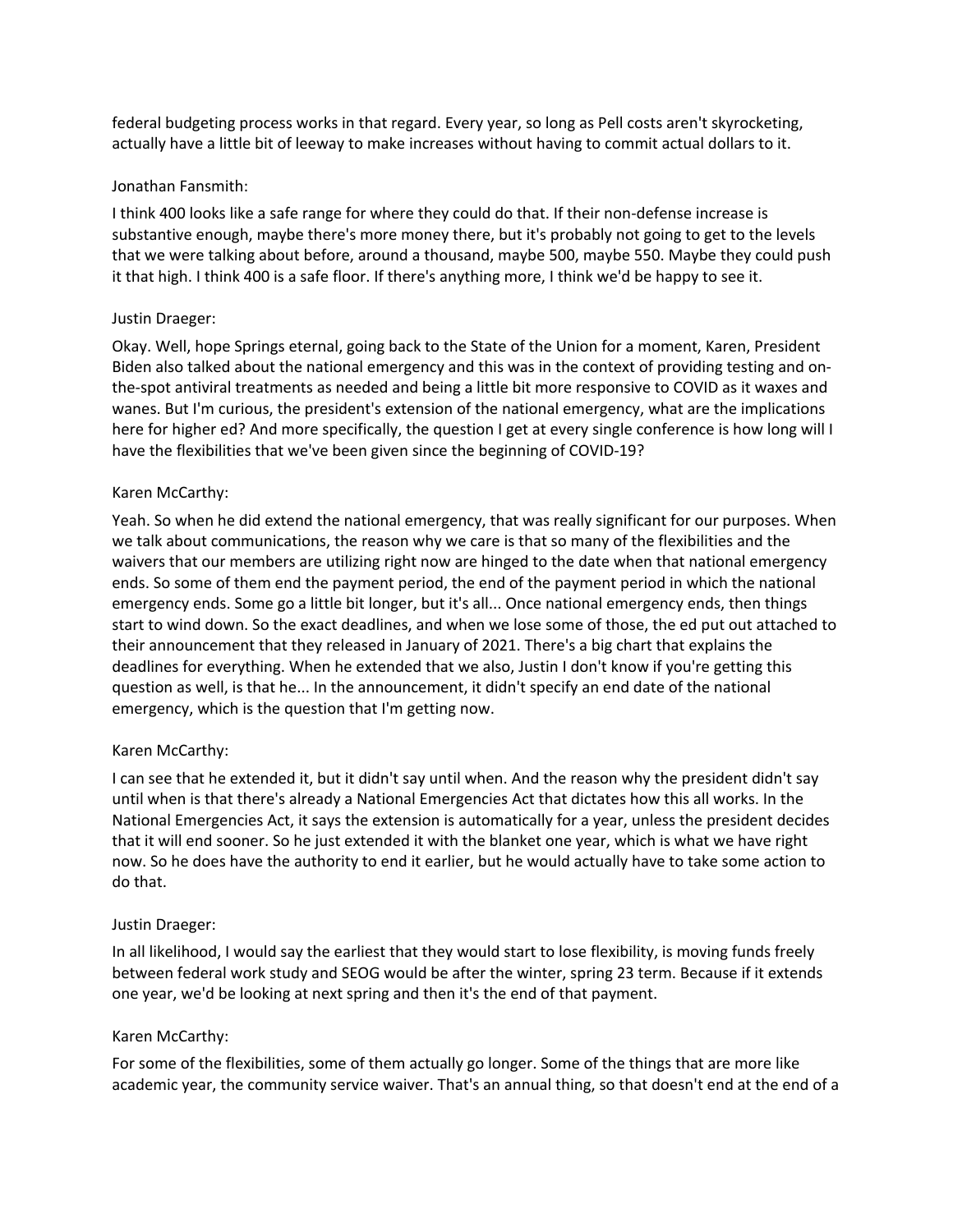payment period. It just doesn't make any sense. But yeah, it would be a year from now, unless something happens.

### Justin Draeger:

Now, the other thing that interacts with all this is borrowers entering repayment. That's totally separate. This is not tied necessarily. The repayment date's not automatically extended because of the national emergency extension.

## Karen McCarthy:

Right. Yeah. Separate in that way.

## Jonathan Fansmith:

But their authority to extend the repayment pause, is part of the national emergency. So without one, you couldn't do the other.

## Karen McCarthy:

Yeah. They do get additional powers while we're under the national emergency, I guess is... I think that's what you're saying, right Jon?

## Jonathan Fansmith:

Yes. Right. If there was no more national emergency, they couldn't keep doing repayment pause basically. Yes.

#### Justin Draeger:

I think the continuation of the emergencies though, I think this is the plot of star wars, but I don't want to get into all of that. At some point... Because remember he was a senator and then he just declared an emergency forever and then he became the emperor.

# Jonathan Fansmith:

These are the middle three movies. I don't really remember those movies. I'll just say you're probably right.

#### Justin Draeger:

Take my word for it. My point is that we haven't heard anything about the repay... The last time the repayment pause was ending, it was like messages all the time. It was like, we're gearing up. Now we're about seven weeks out and I know it's there but I'm not hearing the same amount of gear up. In fact, Karen, there was an announcement this last week from the Department of Education that seemed a little counterintuitive to me about public service loan forgiveness, or at least the waiver. You want to catch yourself there?

# Karen McCarthy:

Also, I was a little puzzled by that as well that apparently FSA had... Is being inundated with borrowers who are checking in with their servicers to find out about when will my payment count be recalculated? When am I going to hear, I think I'm eligible for this waiver and the people in the situations where they're just waiting on the department to do something. The announcement from FSA was basically like,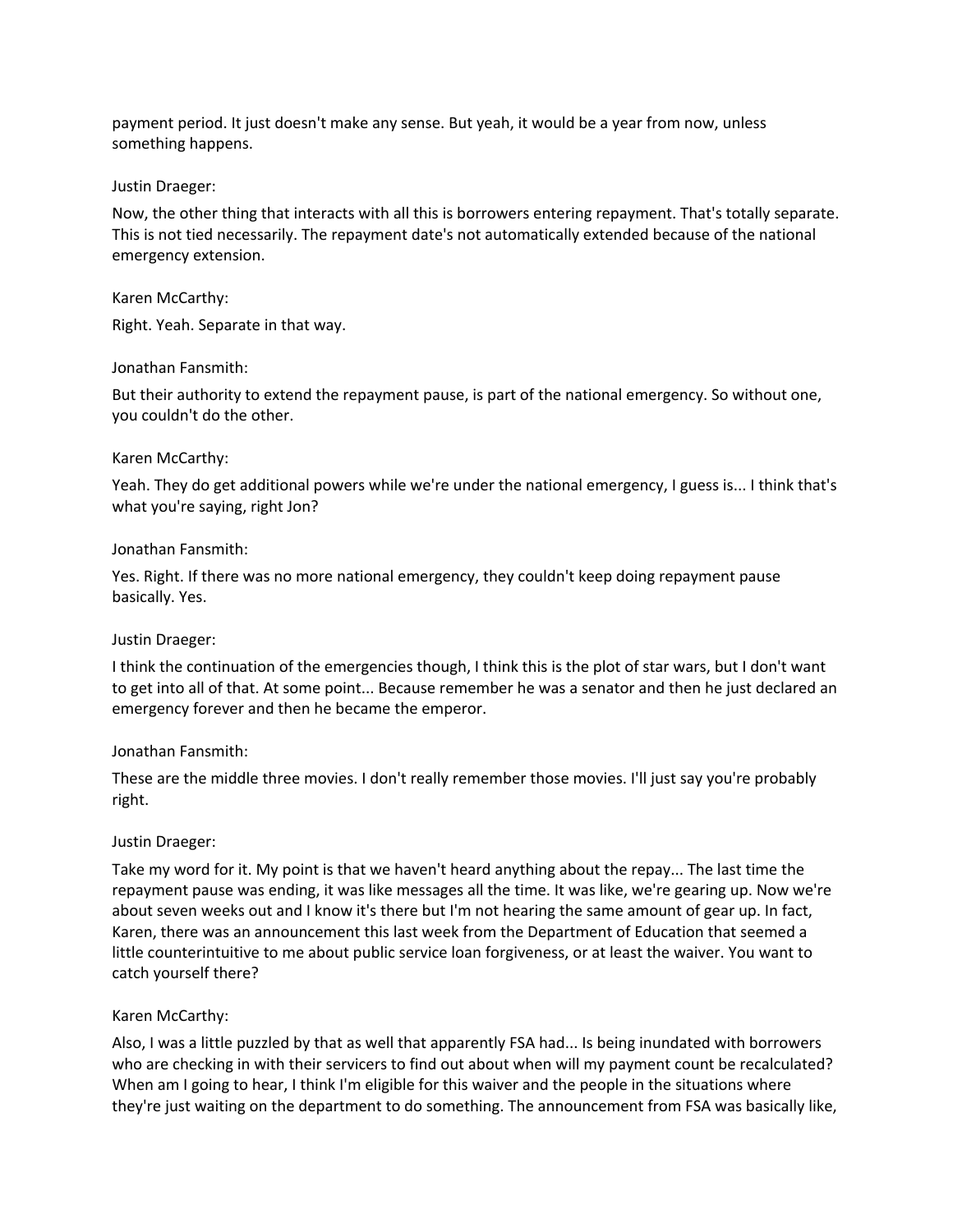"Don't call us, we'll call you." We're working on us, we're working on it, give us a little room so that we can do these recalculations, which does seem completely counterintuitive to everything that we've ever told borrowers to do in terms of-

Justin Draeger:

Right. Which is like contact your services.

Karen McCarthy:

If you have questions, you need help reach... Yeah. Yeah. This was definitely like, a don't contact your servicer message.

## Jonathan Fansmith:

Well, didn't CFPB just put something out too, that they're essentially saying, we're aware that servicers are giving the wrong information about the waiver. So we're standing vigilant to, and in fact, encouraging people, if you were told you didn't qualify to actually contact your servicer and say, "I'm aware of the waiver provisions, you need to consider me under that because they said that servicers were not telling borrowers when they call."

Karen McCarthy:

Yeah. Which is-

Jonathan Fansmith:

Ed is saying don't call, CFPB saying definitely call.

Karen McCarthy:

Yeah.

Justin Draeger:

This whole thing is mind boggling to me because both the CFPB and the Department of Education and which a federal student aid is a part of are all part of the administration. It would be like, if my spouse and I, if I hired a company to come do a remodel, and then my wife was like, "I'm notifying you that I will be doing oversight on the company that you hired to do this remodel." This is the same household. You're not going to audit me. I find the whole thing, a little mind boggling but yes, John, so the CFPBs upset because servicers aren't being communicative enough, meanwhile, FSA saying, don't call us we're working on it. Which is also, I'm sure very stress inducing because this temporary waiver expires-

Karen McCarthy: In October. Jonathan Fansmith: End of October. Justin Draeger:

In October, if it's not extended.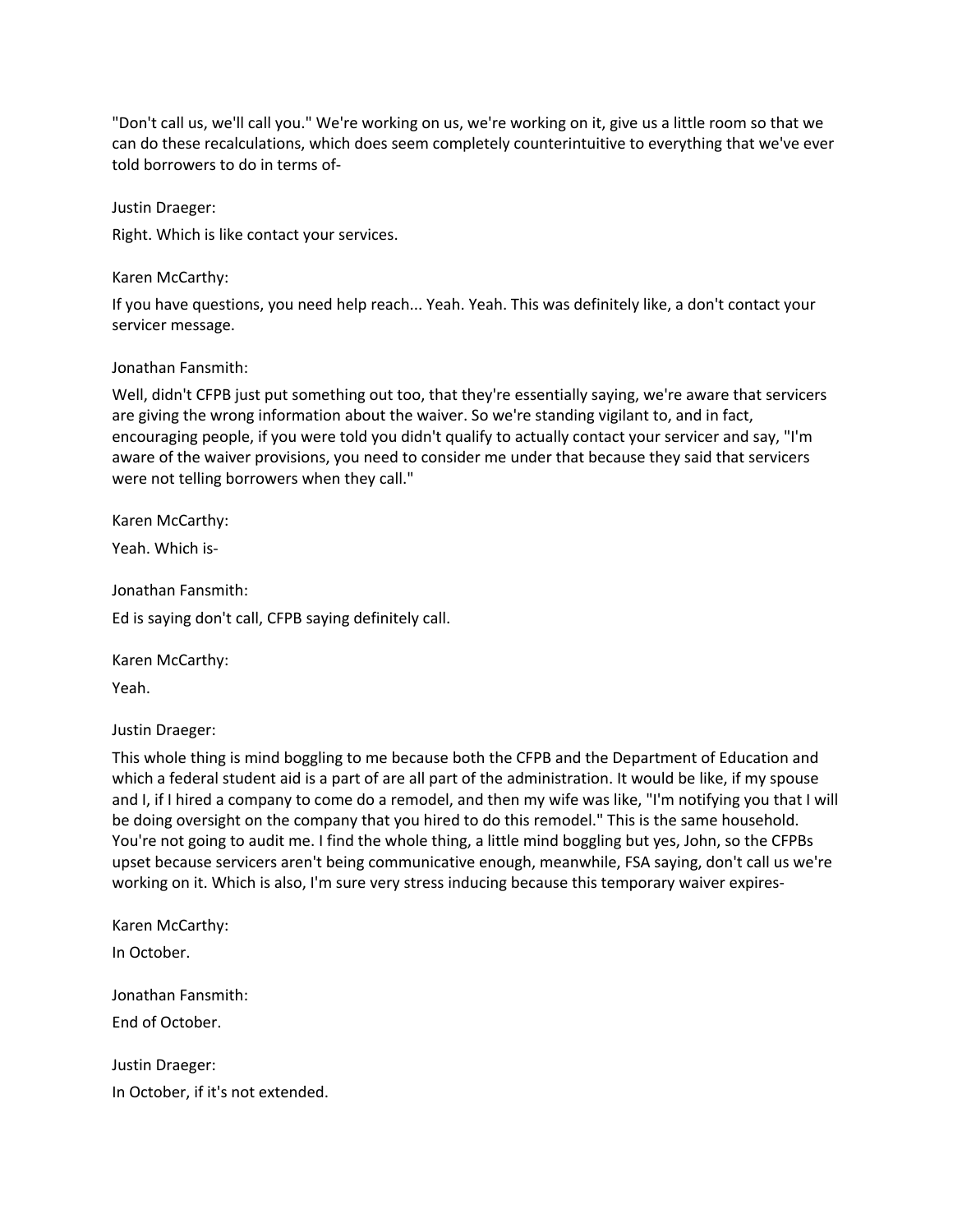# Karen McCarthy:

The other thing with the circular nature of it, part of the justification for providing the waiver in the first place was that there was an outcry from borrowers that they weren't given accurate information about what they needed to do to qualify for PSLF. So we have this waiver, and now the CFPB is saying the servicers still aren't giving accurate information. The whole reason we have the waiver is partly because of this complaint and yet the complaint persists. Yeah.

## Justin Draeger:

Yeah. Well, we're not a servicer and ACE's probably not getting into the servicing business either.

## Jonathan Fansmith:

We do a lot of things but not that.

## Justin Draeger:

Okay. Let's switch gears just a little bit here. I want to go back to negotiated rule making, something we've been talking about on the podcast. Jon, when you haven't been here, we've sort of been running through some of the rules and regulations. One piece in particular that I got a question on at our leadership conference last month was about what the department's thinking of doing with sort of withholding of transcripts. This hearkens back to some of the pushes from the Department of Education from Secretary Cardona himself, who spoke at the FSA virtual conference this last December, let's listen to a clip here of what he said.

## Secretary Cardona:

More must be done to recover from the damage caused by COVID-19. To emerge from the pandemic even stronger, institutional leaders must embrace long term change. That means greater investments in evidence based wraparound services that help students succeed at higher rates. It means evaluating longstanding institutional policies that block retention and completion for our most underserved students, such as enrollment and transcript holds for students with unpaid balances.

#### Justin Draeger:

So John, maybe you can catch us up a little bit here. I know ACE has been partnering with some of our sister associations on this whole issue of unpaid balances and withholding transcripts and how this is coming up in negotiated rule making and where we might go from here.

#### Jonathan Fansmith:

Yeah. It's coming up in lots of places, not just negotiated rule making. There was a hearing, sort of uncharacteristically, in the House Oversight and Government Reform Committee last fall, not in the Education Labor Committee where you traditionally assume something on this, about this practice institutions, withholding transcripts based on financial holds or other things on student records.

#### Jonathan Fansmith:

It is definitely something that congressional staff have been looking at and talking about for a few years now. It's mostly, this is one of those things it's driven a lot by public comment. They hear there are people who feel very frustrated that they cannot access their academic records because of, in many cases, the complaints you hear about are for very nominal sums of money. These are not, didn't pay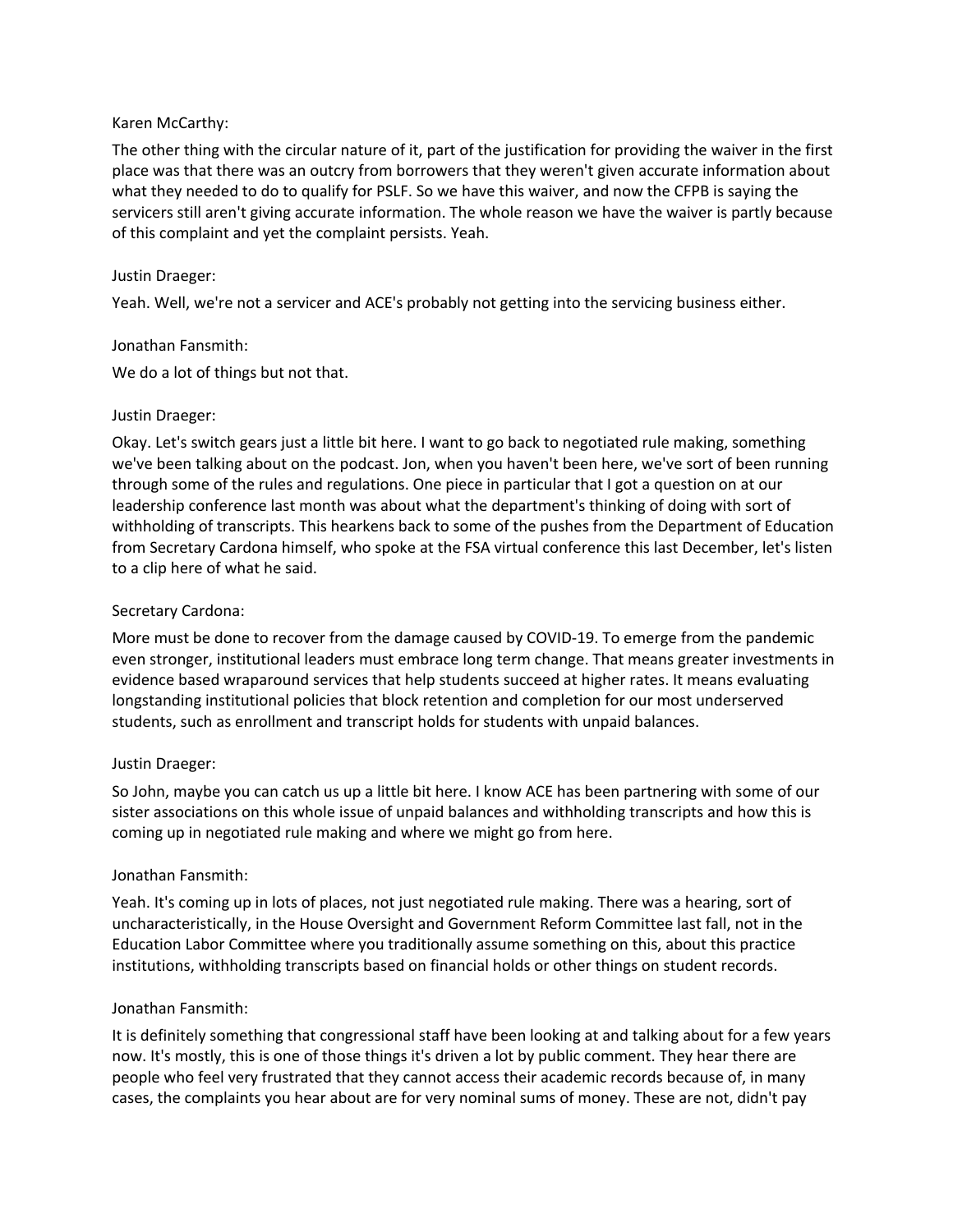tuition for a year or something like that. I think there's a lot of interest in looking more deeply into this issue.

## Jonathan Fansmith:

ACE and our colleague associations, ACRO and the NACUBO, these are the registrars and business officers on campuses. I know we've been talking a lot to folks, obviously with you guys too about, take a look. If you're an institution, take a look at your policies, look at them very closely. If you are withholding transcripts or access to transcripts because of these nominal sums of money, think about what that's costing you in terms of like the secretary mentioned, retaining your own students, have you set up a process where you're actively disincentivizing people to come back over \$50 or a \$100.

# Jonathan Fansmith:

There's other sides to this that we're all aware of that, having those holds in some ways allows students... Allows the campus to have a point of contact with a student or a former student where otherwise they wouldn't. It's something shy of sending that account to a collections agency, which especially for, you tend to assume this predominates among low income students, having a credit notification on file, having a consumer credit company coming after you, that's a... In many ways, much bigger financial impact on you than not having access to your transcript.

## Jonathan Fansmith:

So there's probably a healthy middle ground in here, but a lot of the heat, as you point out, that the negotiated rule making is to bar the practice entirely. That was one of the proposals. So I don't know that people right now are talking much about the middle ground, but hopefully an understanding from both sides is where is we will be going in the policy space.

# Justin Draeger:

Yeah. Sometimes it's hard to flesh out from all of this, whether this is political pressure that really doesn't have legs, because I do wonder, what is the department's regulatory authority or legislative authority, I should say, to tell a school, they can't collect a fee that's charged. A legitimate tuition fee or a registration fee or some other fee that's been assessed to the student. On the other hand, from the school standpoint, as you point out, let's to try to show mercy whenever we can. And in some instances, I think from a school's perspective, they might say, "Hey, look, we could just prevent students from enrolling. We don't do that. So the only final leverage we have is on transcript withholding."

# Justin Draeger:

There's an interesting experiment being run out of Ohio and Hugh, maybe we can link to this in the show notes, was featured in Inside Higher Ed in the last few months. It showed that this is privately grant funded, but they were helping schools do the math about... And it was community colleges. So to your point, John, the types of students that are enrolling there sometimes historically marginalized populations.

#### Justin Draeger:

They were showing that the cost of sending an account to collections, there's a cost to that. A lot of times that cost is born by the school. If you differentiate between there it's penny wise and pound foolish, instead of sending it collections, can you write off a big chunk of it. Still collect some amount from the student and everybody can walk away, the student can continue to progress, the school can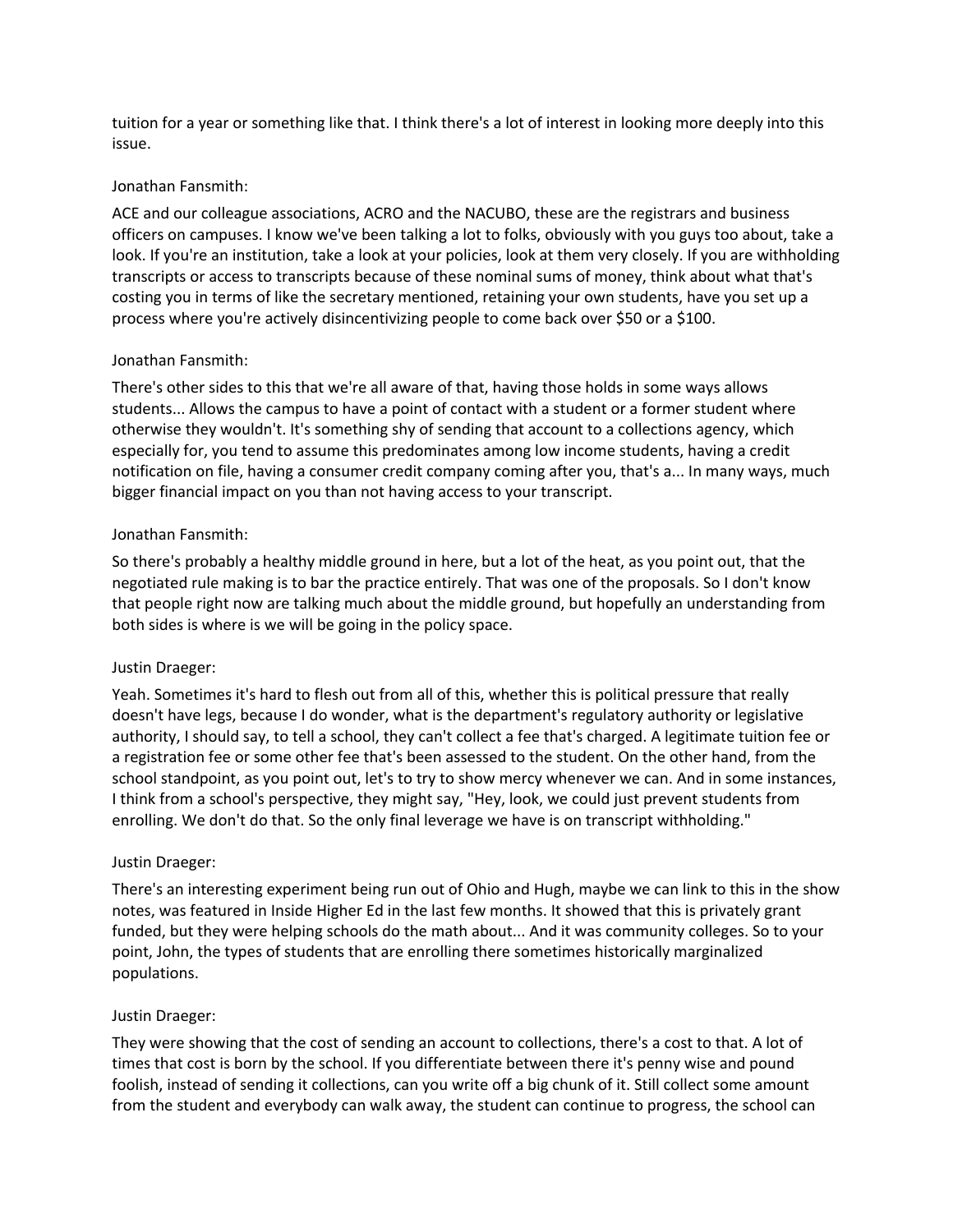walk away without having to go through the process and cost of collection. Hopefully everybody can be in a better place. As you point out, I don't know where it'll end up in negotiated rule making. Weren't they trying to put it in the PPA?

# Jonathan Fansmith:

Yeah, it was going to be attached to the P... Which that could be a whole other conversation about ideas for being included in the PPA, across the policy spectrum is... But to cycle back because of that, your point about where is the authority? Well, there is no statutory language about what's in the PPA that would include this specifically. You're stretching a lot to say this is something that would fall within that. It's not entirely clear, but we've talked about this before, there's a lot of things the department's doing right now where they're statutory or authorities, maybe a little tenuous, but since Congress can't resolve to act in any way, it's just sort of a clear field for them to pursue the policies they're interested in.

# Justin Draeger:

Yeah. It's sort of legal until it's challenged and struck down at that point by a court possibly.

# Jonathan Fansmith:

And who's going to Sue on that case?. So,

# Karen McCarthy:

Hey Justin, I just wanted to add, when you mentioned the schools' writing off the small amounts that are owed, it'll also be, I think, interesting to see the impact after schools may have taken the department up on their encouragement to use ARP funds to reimburse themselves for these small outstanding charges on student accounts. To see from some of these institutions who have chosen to do it, what... I hope that they are taking a look at it, what the impact is in terms of retention and referrals to collection and things like that to see.

# Justin Draeger:

That would be from the institutional share of the HEERF funds. They could apply that to students accounts with any outstanding balance.

Karen McCarthy:

Yes. So I...

Justin Draeger:

And they don't need the student permission. They could just proactively-

# Karen McCarthy:

It'll be interesting to hear, after when all is said and done from the schools who chose to do that, what happened? What did they notice? Was it helpful or not?

# Justin Draeger:

Great point, Karen. All right. Thank you, Karen and John, thanks for those updates. We'll look forward to talking to you again and the not too distant future. Let's turn to our producer and reporter Hugh Ferguson this week, Hugh, what's going on in the world of higher education and financial aid.